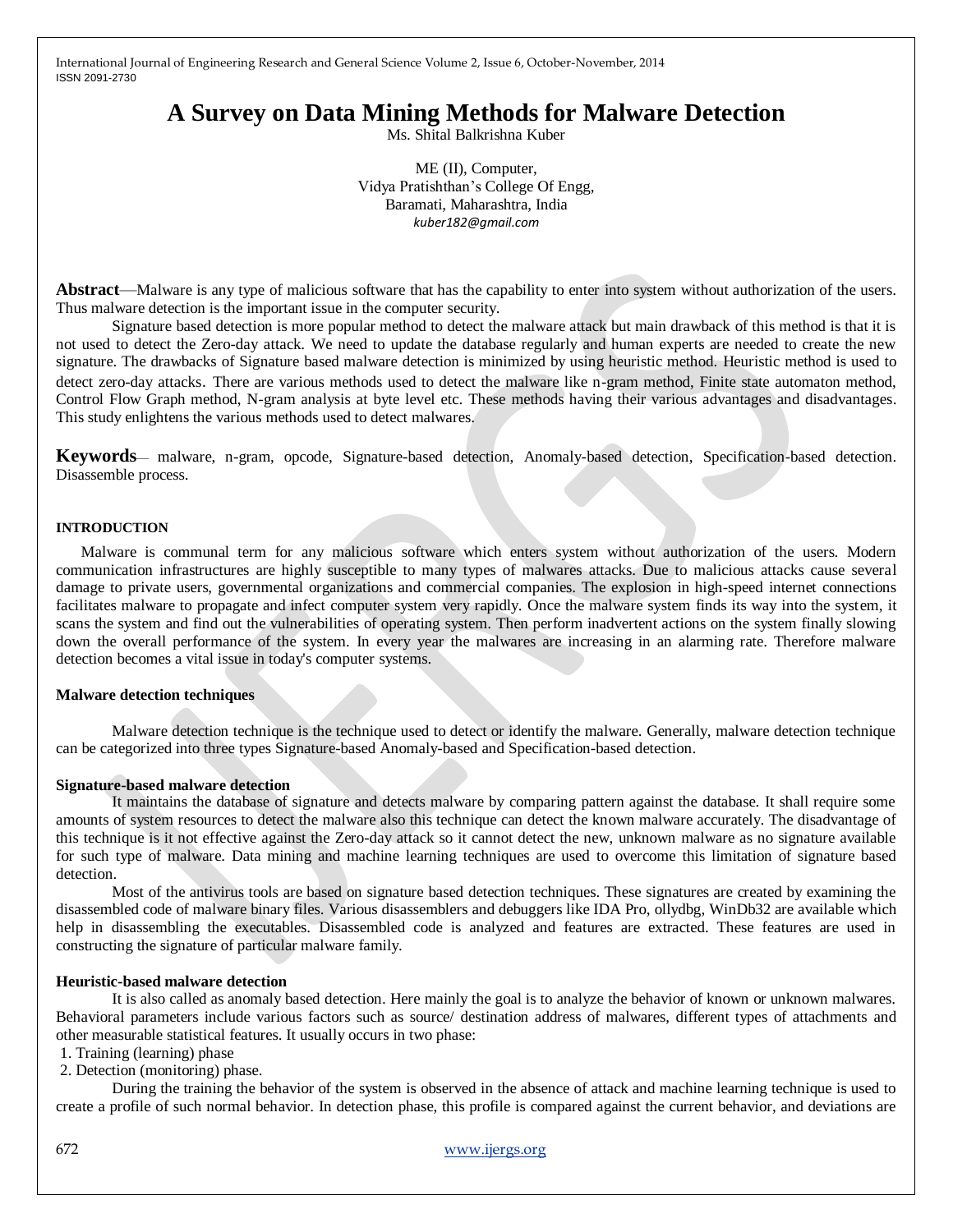flagged as potential attacks. A key advantage of anomaly based detection is its ability to detect zero-day attacks. Zero-day attacks are attacks that previously unknown to the malware detector.

## **Specification based detection**

Specification-based detection is a derivative of anomaly based detection that tries to defeat the typical high false alarm rate associated with the anomaly-based detection. Specification-based detection relies on program specifications that describe the intended behavior of security-critical programs. It monitors executions program involve and detecting deviation of their behavior from the specification, rather than detecting the occurrence of specific attack patterns.

This technique is similar to anomaly detection where they detect the attacks as deviate from normal. The difference is that instead of relying on machine learning techniques, it will be based on manually developed specifications that capture legitimate system behavior. It can be used to monitor network components or network services that are relevant to security, Domain Name Service, Network File Sharing and routers**.**

## **LITERATURE SURVEY**

D. Bilar [1] investigated opcode frequency distributions as a means to identify and differentiate malware. They discuss a malware detection mechanism through statistical analysis of opcode distribution. His results shows that most recurrently occurring opcodes are not a good indicator of malware like move, push, call etc. While, less recurrently occurring opcodes are a good indicator of malware like add, sub, ja, adc etc.

### **Advantages**

1. His Technique gives a preliminary assessment of its usefulness for malware detection.

2. This Technique gives better accuracy for differentiation of modern (polymorphic and metamorphic) malware.

### **Disadvantage**

In this technique, the dynamic approach is not taken into the consideration.

D. Bilar [2] analyzes the call graph structure of 120 malware and 200 non malicious executable files. He treat each executable file as a graph of graphs. This follows the intuition that in any procedural language, the source code is structured into functions; these functions can be viewed as a flowchart, i.e. a directed graph. These functions call each other, thus creating a larger graph where each node is a function and the edges are calls-to relations between the functions. This larger graph is called as the callgraph. The structure of callgraph is recovered by disassembling the executable into individual instructions. He distinguishes between short and far branch instructions: Short branches do not save a return address while far branches do. Intuitively, short branches are generally used to pass control around within one function of the program, while far branches are used to call other functions. He statically generates the CFG of benign and malicious code.

He compared the basic block count for benign and malicious code. Bilar concluded that malware tends to have lower basic block count. The CFG of malicious file have less interaction, fewer branches and limited functionality. On the other hand, the benign files tend to have more block count with complex interaction.

## **Advantage**

He proposed the new approach i.e. CFG construction for detecting the malware.

#### **Disadvantage**

There is a space overhead for storing the information of CFG.

R. Sekar et al. [3] implemented a Finite State Automaton (FSA) approach. FSA-learning is computationally costly, or that the space usage of the FSA may be excessive. They present a new approach in this paper that overcomes these difficulties. Their approach builds a compact FSA in a fully automatic and skilled manner, and without requiring access to source code for programs. They compared the FSA approach with n-gram analysis method.

## **Advantages**

1. They found that the false positive rate of the FSA algorithm is low than the n-gram approach.

2. The space and runtime overhead of FSA learning is minimal.

3. FSA approach can detect a wide range of malware attacks.

4. The training periods needed for FSA based approach are shorter.

5. FSA-technique can capture both small term and lengthy term temporal relationships among system calls, and thus perform more precise detection.

6. The FSA uses only a constant time per system call during the learning as well as detection period. This factor leads to low overheads for intrusion detection.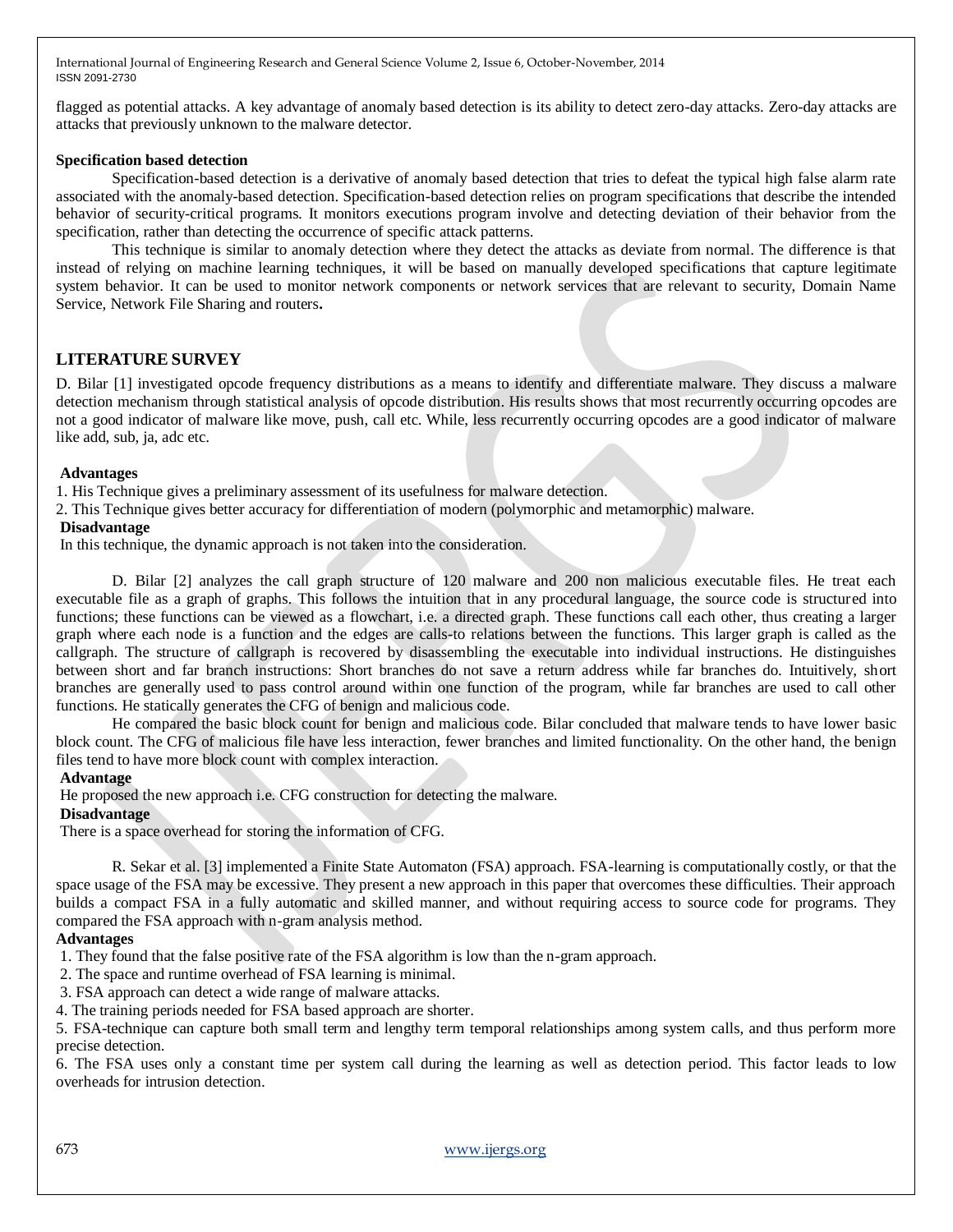## **Disadvantage**

FSA algorithm does not preserve the order of system calls made from libraries.

Wei-jen Li et al. [4] describe N-gram (N=1) analysis, at byte level, to compose models derived from learning the file types that the system intends to handle. Li et al. perform an N-gram analysis at byte level (N=1) on PDF files with embedded malware. **Advantage**s

1. This technique proved an effective technique for detecting malicious PDF files.

2. This technique detects the malware embedded at the beginning or end of a file.

#### **Disadvantages**

1. This technique is failed to detect malware embedded in the middle of the file.

2. Li et al. focused on n-gram analysis only with n=1.but does not perform analysis on  $n=2$ ,  $n=3$  and so on.

Santos et al. [5] demonstrated that n-gram signatures based approach to detect unknown malware. They found that for  $n=2$ , the detection rate is low, for n=4, the detection rate is maximum. In this paper they use a new methodology for malware detection based on the use of n-grams for file signatures creation. They tackle the issue of dealing with false positives using a parameter named "d" to control how strict the method behaves to classify the instance as malware or benign software in order to avoid false positives.

Santos et. al [6] proposed the use of a single-class learning method for unknown malware detection based on opcode sequences. This method is based on examining the frequencies of the appearance of opcode sequences to build a machine-learning classifier using only one set of labeled instances within a specific class of either malware or genuine software. They performed an empirical study that shows that this method can reduce the effort of labeling software while maintaining high accuracy.

### **Advantage**

Single-class learning needs several instances that belong to a specific class to be labeled.

Therefore, Single-class learning method can reduce the cost of unknown malware detection.

## **Disadvantage**

This method cannot be able to detect packed executable.

Shabtai et al. [7] used static analysis to study the effectiveness of malware detection. For this purpose they used different ngram size  $(N=1 \text{ to } 6)$  with various classifiers. Shabtai's findings showed that  $N=2$  performed best. To detect the unknown malicious code they used opcode n-gram patterns as feature extraction technique, feature selection method and learning algorithm. They use OpCode n-gram patterns, generated by disassembling the executable files of both benign and malware files.

#### **Advantages**

1. They found that malware detection rate is high for n=2 while previous study Santos et. al found that for n=4 the detection rate is high. This is new investigation regarding the n-gram size.

2. The class imbalance problem is taken into consideration.

## **Disadvantages**

1. Generally in textual domain TFIDF is more successful representation for the retrieval and categorization purposes but they found that TFIDF representation introduces additional computational challenges in the maintenance of the collection. 2. TFIDF representation has no added value over the TF representation.

## **CONCLUSION**

Malware has a long history of evolutionary development as the war between the anti-malware researchers and the malware writers has progressed. This study presents the different malware detection methods in data mining. This Survey focus on various approaches used in current antivirus system like signature based malware detection and heuristic based malware detection. This study also enlighten the different methods like n-gram analysis at byte level, single-class learning method, Finite State Automaton (FSA) method used to detect the malwares.

## **REFERENCES:**

[1] D. Bilar, "Opcodes as predictor for malware, Int. J. Electron. Security Digital Forensics, vol. 1, no. 2, pp. 156 - 168, 2007. D. Bilar, "Callgraph properties of executables and generative mechanisms, AI Commun., Special Issue on Network Anal. in Natural Sci.and Eng., vol. 20, no. 4, pp. 231-243, 2007.

674 www.ijergs.org